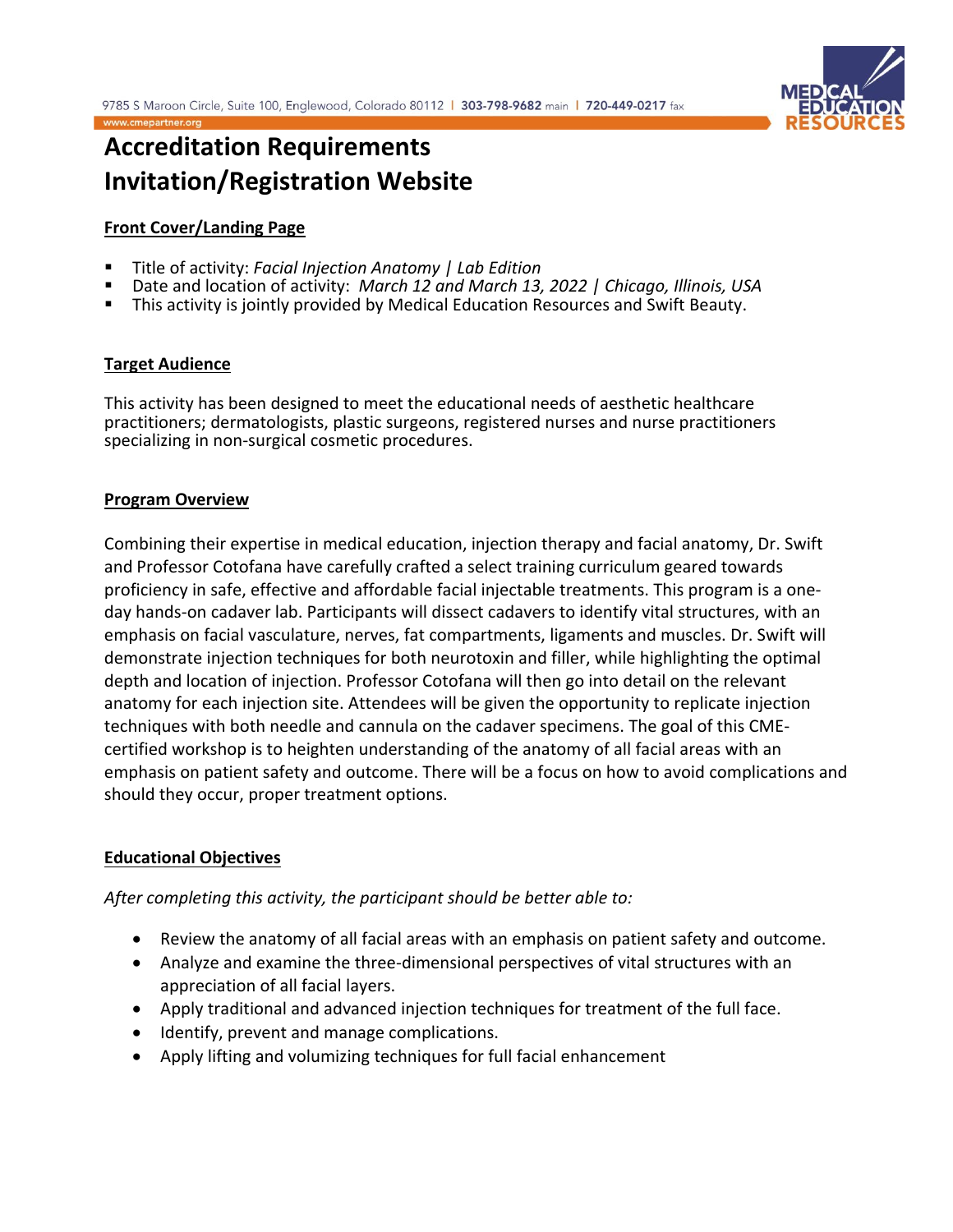

### **Faculty**

Course Directors: Arthur Swift, MD, FRCS, Private Practice, Montreal, Canada Sebastian Cotofana, MD, PhD, PhD, Mayo Clinic, Rochester, MN

# **Program Agenda**

# SWIFT BEAUTY

FUNDAMENTALS IN FACIAL INJECTION ANATOMY | LAB EDITION PROGRAM AGENDA THE FOUR SEASONS HOTEL, CHICAGO, IL

Course Directors: Arthur Swift, MD and Sebastian Cotofana, MD, PhD, PhD

#### **COURSE AGENDA**

| 7:45AM - 8:30AM      | <b>Guest Registration</b><br>Breakfast will be served. |                          |
|----------------------|--------------------------------------------------------|--------------------------|
| 8:30AM - 8:35AM      | Lab Introduction                                       |                          |
| 8:35AM - 8:50AM      | <b>Injection Biomechanics</b>                          | Prof. Sebastian Cotofana |
| 8:50AM - 9:05AM      | <b>Injection Biomechanics</b>                          | Participants             |
| 9:05AM - 9:20AM      | Anatomy of the Forehead                                | Prof. Sebastian Cotofana |
| 9:20AM - 9:35AM      | Injections of the Forehead                             | Dr. Arthur Swift         |
| 9:35AM - 10:05AM     | <b>Injections and Dissection</b>                       | Participants             |
| 10:05AM - 10:20AM    | Anatomy of the Temple                                  | Prof. Sebastian Cotofana |
| 10:20AM - 10:35AM    | Injections of the Temple                               | Dr. Arthur Swift         |
| 10:35AM - 11:05AM    | <b>Injections and Dissection</b>                       | Participants             |
| 11:05AM - 11:20AM    | Anatomy of the Tear Trough                             | Prof. Sebastian Cotofana |
| 11:20AM - 11:35AM    | Injections of the Tear Trough                          | Dr. Arthur Swift         |
| 11:35AM - 12:05PM    | <b>Injections and Dissection</b>                       | Participants             |
| 12:05PM - 12:30PM    | <b>Questions &amp; Answers</b>                         |                          |
| 12:30PM - 1:30PM     | Lunch                                                  |                          |
| 1:30PM -<br>1:45PM   | Anatomy of the Midface                                 | Prof. Sebastian Cotofana |
| $1:45PM -$<br>2:00PM | Injections of the Midface                              | Dr. Arthur Swift         |
| 2:00PM - 2:30PM      | <b>Injections and Dissection</b>                       | Participants             |
| 2:30PM -<br>2:45PM   | Anatomy of the Jawline                                 | Prof. Sebastian Cotofana |
| 2:45PM -<br>3:00PM   | Injections of the Jawline                              | Dr. Arthur Swift         |
| 3:00PM - 3:30PM      | <b>Injections and Dissection</b>                       | Participants             |
| 3:30PM - 3:45PM      | Anatomy of the Lips & Chin                             | Prof. Sebastian Cotofana |
| 3:45PM - 4:00PM      | Injections of the Lips & Chin                          | Dr. Arthur Swift         |
| 4:00PM - 4:30PM      | <b>Injections and Dissection</b>                       | Participants             |
| 4:30PM - 5:00PM      | <b>Questions &amp; Answers</b>                         |                          |
| 5:00PM               | Certificates                                           |                          |
| 5:30PM - 8:00PM      | <b>Evening Reception</b>                               |                          |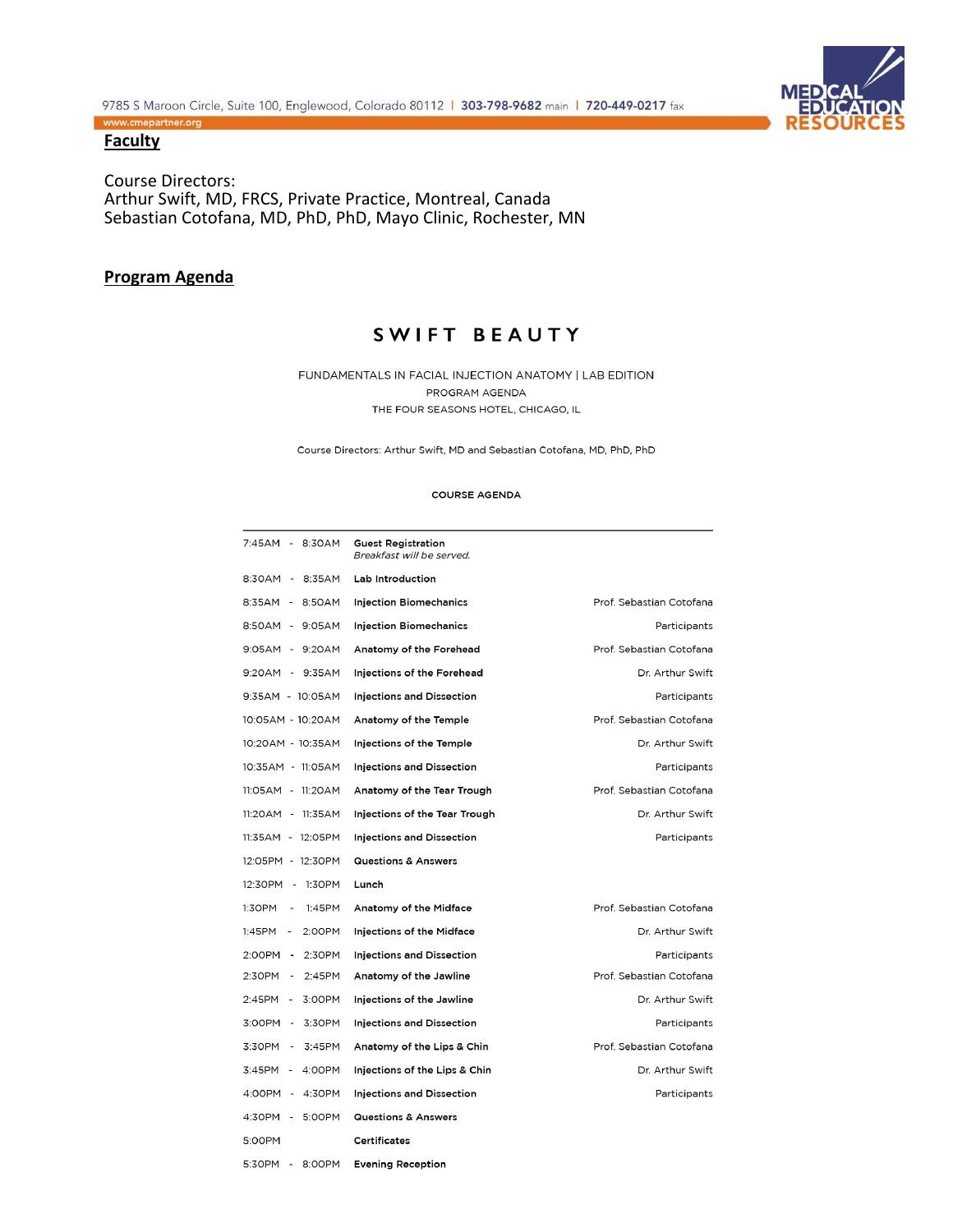9785 S Maroon Circle, Suite 100, Englewood, Colorado 80112 | 303-798-9682 main | 720-449-0217 fax www.cmepartner.org



### **Accreditation Statement**



In support of improving patient care, this activity has been planned and implemented by Medical Education Resources (MER) and Swift Beauty. MER is jointly accredited by the Accreditation Council for Continuing Medical Education (ACCME), the Accreditation Council for Pharmacy Education (ACPE), and the American Nurses Credentialing Center (ANCC), to provide continuing education for the healthcare team

### **Physician Credit**

Medical Education Resources designates this live activity for a maximum of 7.5 *AMA PRA Category 1 Credits™*. Physicians should claim only the credit commensurate with the extent of their participation in the activity.

### **Nursing Credit**

Medical Education Resources designates this live activity for a maximum of 7.5 ANCC nursing contact hours. Nurses will be awarded contact hours upon successful completion of the activity.

Medical Education Resources is a provider of continuing nursing education by the California Board of Registered Nursing, Provider #CEP 12299, for 7.5 contact hours.

### **Physician Assistant Credit**

Medical Education Resources has been authorized by the American Academy of Physician Assistants (AAPA) to award AAPA Category 1 CME credit for activities planned in accordance with AAPA CME Criteria. This activity is designated for 7.5 AAPA Category 1 CME Credits. Physician Assistants should only claim credit commensurate with the extent of their participation.

### **Disclosure of Conflicts of Interest**

It is the policy of Medical Education Resources to ensure balance, independence, objectivity, and scientific rigor in all of its educational activities. In accordance with this policy, MER identifies conflicts of interest with its instructors, content managers, and other individuals who are in a position to control the content of an activity. Conflicts are resolved by MER to ensure that all scientific research referred to, reported, or used in a continuing education activity conforms to the generally accepted standards of experimental design, data collection, and analysis.

The *faculty* reported the following financial relationships with commercial interests whose products or services may be mentioned in this activity: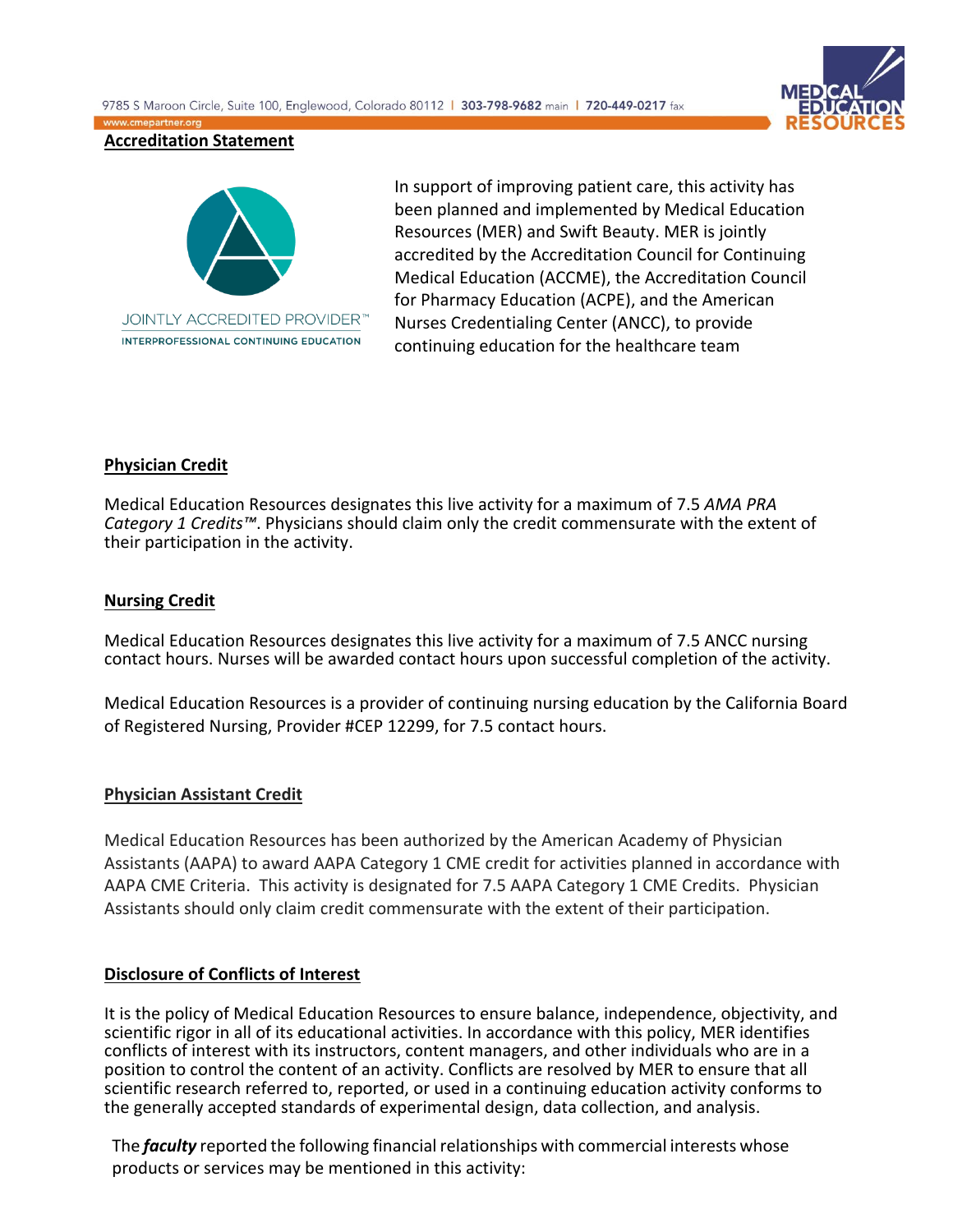

| <b>Name of Faculty</b>                   | <b>Reported Financial Relationship</b>                                                                                                                                                                                                                                              |
|------------------------------------------|-------------------------------------------------------------------------------------------------------------------------------------------------------------------------------------------------------------------------------------------------------------------------------------|
| Arthur Swift, MD, FRCS, Program<br>Chair | Dr. Swift discloses that he is a Speaker for<br>Allergan, Galderma, Merz, Revance and<br>Prollenium Medical Technologies; and<br>that he receives honorarium for these<br>services. He has also received<br>renumeration for consulting services for<br>Galderma, Merz and Revance. |
| Sebastian Cotofana, MD, PhD, PhD         | Professor Cotofana discloses that he is<br>a speaker for Allergan, Galderma,<br>Evolus, and Merz. He has also received<br>renumeration for consulting services<br>for Evolus, Galderma, Merz and<br>Allergan.                                                                       |